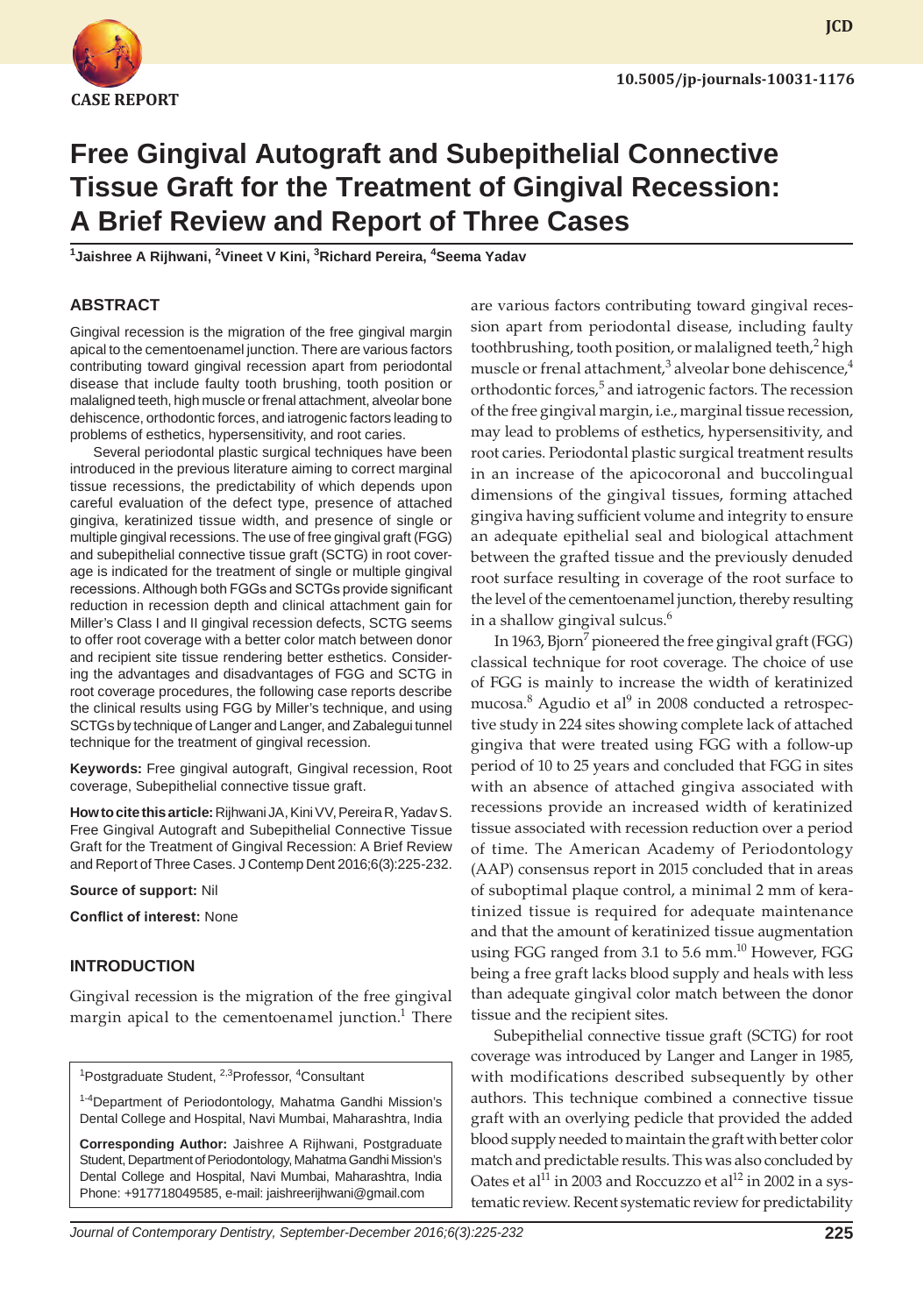of root coverage for localized gingival recession given by Cairo et al $^{13}$  in 2014 and multiple adjacent gingival recession given by Hofmänner et al<sup>14</sup> in 2012 have concluded that coronally advanced flap plus connective tissue graft gives the best clinical result.

Considering the advantages and disadvantages of FGG and SCTG, the following three case reports describe the results using FGG to increase the width of attached gingiva using Miller's technique,<sup>15</sup> Langer and Langer technique<sup>16</sup> of SCTG, and Zabalegui tunnel technique<sup>17</sup> of SCTG for root coverage.

# **CASE REPORTS**

## **Case 1**

A 22-year-old female patient reported with a chief complaint of receding gums in the lower anterior teeth. The patient was in good systemic health. On intraoral examination, there was Miller's class III gingival recession seen with mandibular central incisors 31 and 41 (Fig. 1).

# **Presurgical Patient Preparation**

Following patient education and oral hygiene instructions, scaling and root planing was performed. The patient was recalled after 4 weeks to assess oral hygiene maintenance and reduction in gingival inflammation with respect to 31 and 41 [FDI Federation Dentaire Internationale system of tooth numbering)]. A decision was arrived upon to treat the recessions using free gingival autograft by Miller's technique.<sup>15</sup> Alginate impressions were made to fabricate a surgical acrylic stent to protect the donor site on the hard palate from which graft will be harvested.

# **Surgical Procedure**

Following all aseptic precautions and under adequate local anesthesia, scaling and root planing was performed

on both supragingival and subgingival areas of the root surfaces of 31 and 41 using Gracey curettes. Root biomodification with tetracycline hydrochloride was done using cotton pellet by active burnishing method for 30 seconds. Horizontal incisions were made in the two interdental papillae adjacent to the area to be grafted. The incisions were made at right angles to the gingival surface, creating a well-defined butt joint design. Two vertical apically diverging incisions were then placed at each end of the horizontal incision and extended beyond the mucogingival junction. Using sharp dissection of the scalpel blade, a split thickness flap was elevated to the level of the apical end of the vertical incisions, taking care that alveolar bone should not be exposed (Fig. 2). The FGG of 1.5 mm thickness was then harvested from the hard palate from between the distal area of canine to the mid-palatal of first molar, with the dimension of the gingival graft being one and a half times the dimensions of the recipient area (Fig. 3). The graft was sutured firmly to the recipient site as given by Holbrook and Ochsenbein<sup>18</sup> using nonresorbable 4-0 surgical black silk sutures (SUTURA®, Futura Surgicare Pvt Ltd., Bengaluru, India). (Fig. 4). After suturing, a tin foil was placed on the grafted site and then a eugenolfree periodontal dressing (COE-PAK<sup>TM</sup>, GC India Dental Pvt Ltd., Telangana State, India) was placed.

Bleeding from the donor site was arrested by pressure application following which oxidized cellulose surgical dressing and the surgical acrylic stent were placed to protect the wound. Postoperative oral 500 mg amoxicillin trihydrate and 400 mg ibuprofen, each thrice daily for 7 days, and mouthrinse 0.2% chlorhexidine gluconate twice daily for 3 weeks were prescribed with toothbrushing at the surgical site being discontinued for that time period. The patient was recalled after 2 weeks for periodontal dressing and suture removal and to check for healing. The healing at the donor site was by secondary intention, and healing occurred uneventfully without scarring



**Fig. 1:** Case 1: Preoperative view showing Miller's class III gingival recession w.r.t 31 and 41



**Fig. 2:** Case 1: Horizontal and vertical incisions made. Split thickness flap elevated

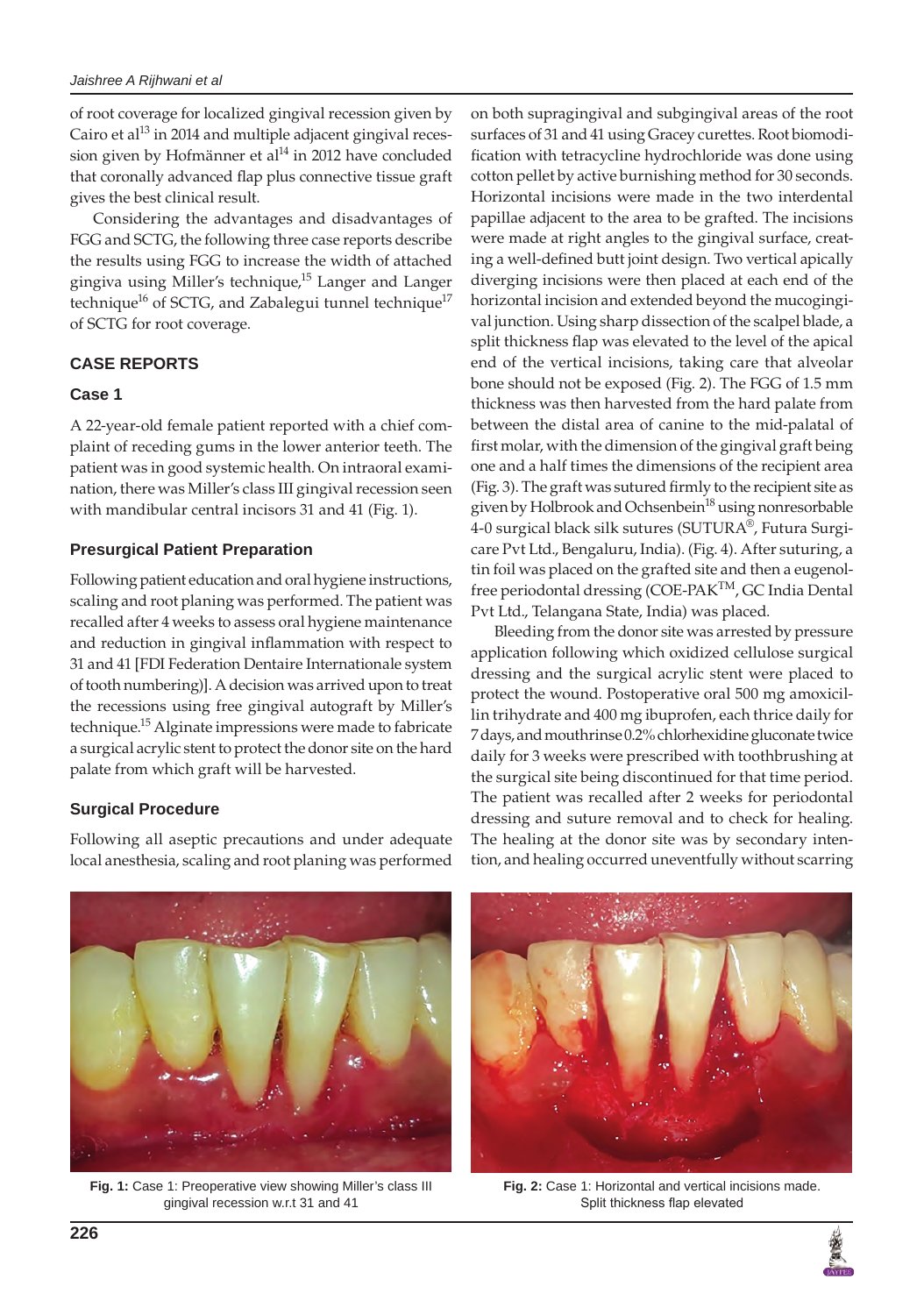





**Fig. 3:** Case 1: Free gingival graft harvested **Fig. 4:** Case 1: Free gingival graft sutured at the recipient site by Holbrook and Ochsenbein technique



(Fig. 5). The patient at 3 months was evaluated for healing and root coverage and increase in width of attached gingiva, and oral hygiene instructions were reinforced (Fig. 6). Results showed satisfactory increase in width of attached gingiva and increase in gingival thickness. Donor graft - recipient site color match, and root coverage was not entirely achieved

### **Case 2**

A 26-year-old male patient reported with a chief complaint of hypersensitivity in the lower anterior region on having cold drinks. The patient was in good systemic health. On intraoral examination, there was Miller's class I gingival recession seen with respect to 31, 32, 41, 42 (FDI system of tooth numbering) (Fig. 7).

### **Presurgical Patient Preparation**

Following patient education and oral hygiene instructions, scaling and root planing was performed. Recall at



**Fig. 5:** Case 1: Two weeks' postoperative healing **Fig. 6:** Case 1: Three months' postoperative healing



**Fig. 7:** Case 2: Preoperative view showing Miller's class I gingival recession w.r.t 31, 32, 41, and 42

4 weeks was done to assess maintenance and reduction in gingival inflammation with respect to 31, 32, 41, and 42. A decision was arrived upon to treat the recessions using SCTG by Langer and Langer technique.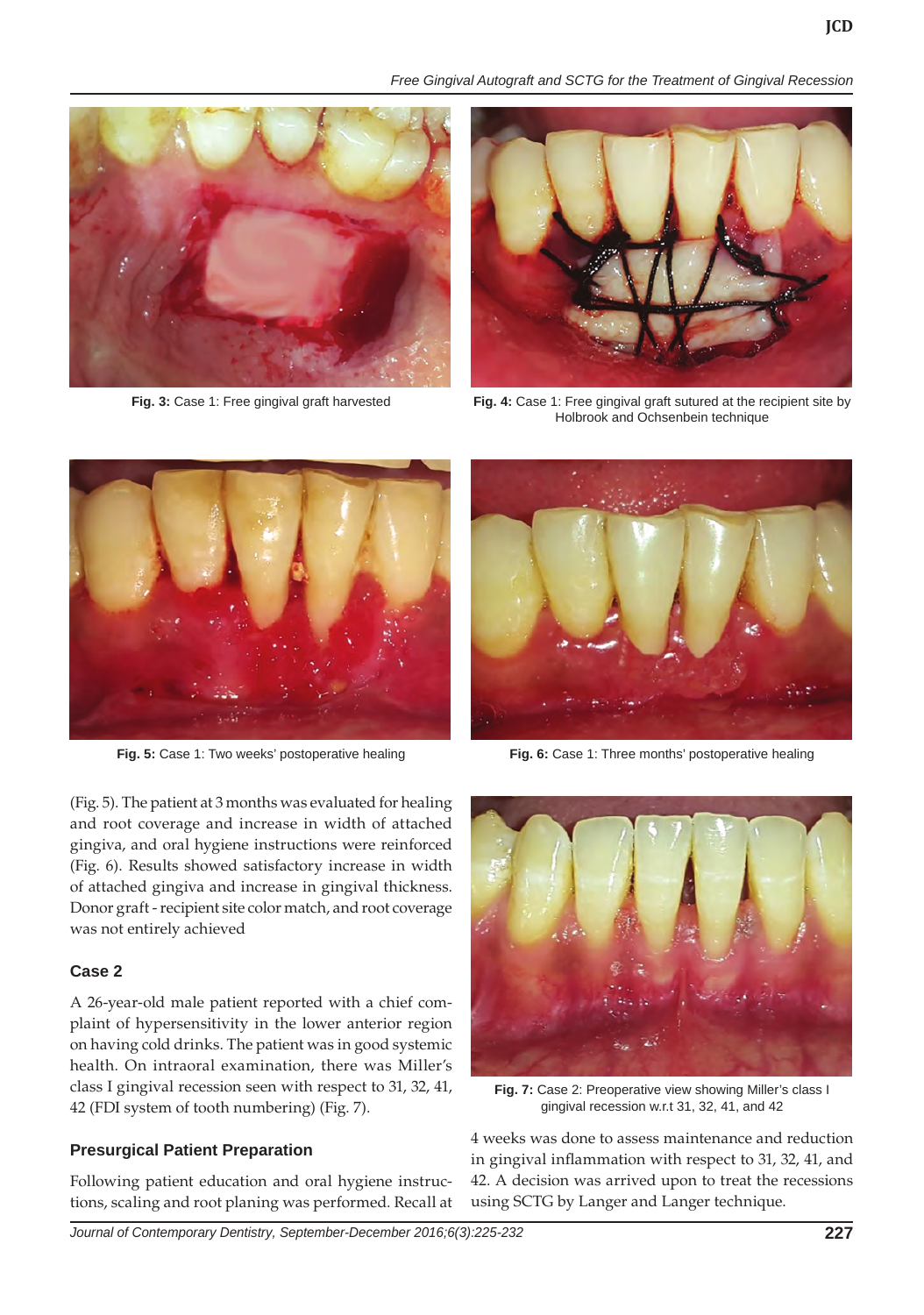

**Fig. 8:** Case 2: Split thickness horizontal and vertical incisions placed



**Fig. 9:** Case 2: Donor site connective tissue graft procured using single incision technique

#### **Surgical Procedure**

With all aseptic precautions and adequate local anesthesia, root planing of the exposed root surfaces was carried out to reduce the convexity of the root eminences in order to reduce the avascular surface underneath the planned SCTG. A partial thickness flap was reflected with two vertical incisions placed involving the line angle of the adjacent teeth of the recession defects to be treated. The coronal margin of the flap was started with a horizontal sulcular incision to preserve all existing facial gingiva, leaving the interproximal papillae intact. Care was taken to extend the flap beyond the mucogingival junction without perforations that could compromise the blood supply (Fig. 8). The area was irrigated with sterile saline solution.

A second surgical site was created on the hard palate, with incisions placed between the distal aspect of first premolar and the midpalatal region of the first molar area with a single incision technique (Fig. 9) as given by Hürzeler and Weng in 1999.<sup>19</sup> A SCTG of 2 mm thickness was harvested, and pressure was applied to the donor area with gauze soaked in saline after the graft was harvested. The donor area was closed with primary closure by sling sutures using nonresorbable 4-0 surgical black silk sutures (SUTURA®, Futura Surgicare Pvt Ltd., Bengaluru, India).

The harvested SCTG was trimmed with a sharp surgical blade, and placed to the recipient area, where the flap was coronally advanced over the SCTG to provide more blood supply to the graft. The recipient flap was then sutured directly over the graft with sling-anchored sutures using resorbable polyglactin suture 4-0 (VICRYL®, ETHICON Inc, Johnson & Johnson India Pvt Ltd. Mumbai, India). The vertical incisions were also closed with simple loop interrupted sutures using resorbable polyglactin



**Fig. 10:** Case 2: Graft sutured at the recipient site and sutured

suture 4-0 (VICRYL®, ETHICON Inc, Johnson & Johnson India Pvt Ltd. Mumbai, India) (Fig. 10). A mild compress with gauze soaked in saline was applied for 5 minutes to ensure better graft adaptation and early plasmatic circulation. A eugenol-free periodontal dressing was placed to protect the grafted area. Postoperative oral 500 mg amoxicillin trihydrate, 400 mg ibuprofen each thrice daily for 7 days, and mouthrinse 0.2% chlorhexidine gluconate for 3 weeks were prescribed, with toothbrushing being discontinued at surgical site for that duration. At 10 days postsurgery, dressing removal and suture removal at palatal donor site was performed. At 3 weeks postsurgery, healing was assessed, suture removal was done, and patient was advised Charter's technique of toothbrushing (Fig. 11). At 3 months postsurgery, the amount of root coverage was assessed and oral hygiene instructions were reinforced (Fig. 12). Results showed satisfactory root coverage, increase in width of attached gingiva, and donor graftrecipent site color match.

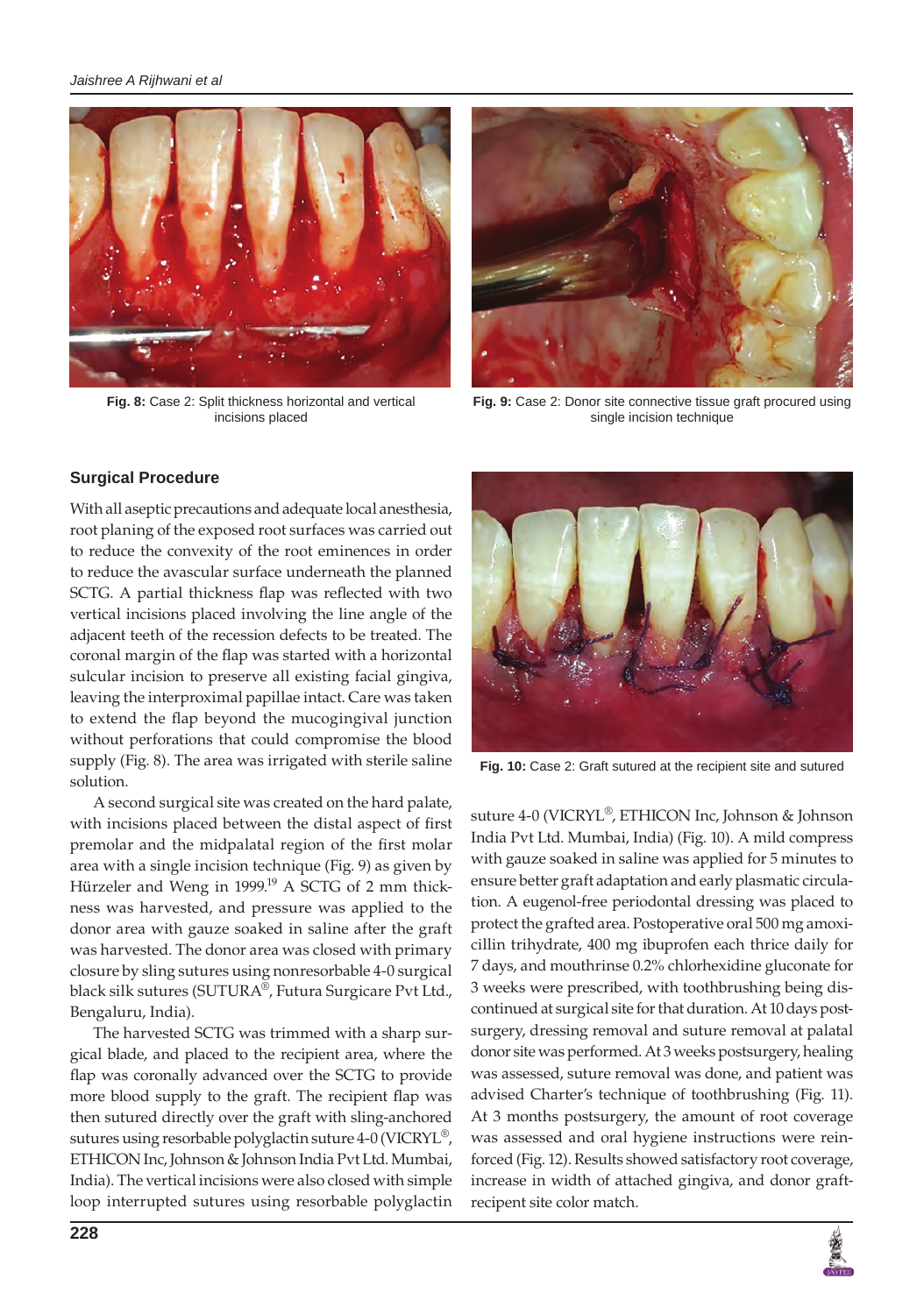*Free Gingival Autograft and SCTG for the Treatment of Gingival Recession*





A 56-year-old male patient reported with a chief complaint of hypersensitivity in the lower anterior region on having cold drinks. The patient was in good systemic health. On intraoral examination, there were Miller's class I gingival recession seen with respect to 41, 42, and 43 (FDI tooth numbering system) (Fig. 13).

### **Presurgical Patient Preparation**

Following patient education and oral hygiene instructions, scaling and root planing was performed. Recall at 4 weeks was done to assess maintenance and reduction in gingival inflammation with respect to 41, 42, and 43. A decision was arrived upon to treat the recessions using Zabalegui tunnel technique<sup>17</sup> for root coverage using SCTG procured by deepithelialization of free gingival autograft.

### **Surgical Procedure**

With all aseptic precautions and adequate local anesthesia, root planing of the exposed root surfaces was



**Fig. 11:** Case 2: Two weeks' postoperative healing **Fig. 12:** Case 2: Three months' postoperative healing

carried out to reduce the convexity of the root eminences to reduce the avascular surface underneath the planned SCTG. In the recipient site, sulcular incision was given extending from 31 to 44 without involving the papillae, and tunnel was prepared extending beyond the mucogingival junction (Fig. 14). The donor tissue from the hard palate was demarcated like that of a free gingival autograft. The demarcated area was deepithelialized using a rotary diamond point in a micromotor handpiece until the epithelium was removed, which was clinically determined by appearance of pinpoint bleeding from the capillary loops of the connective tissue bed (Fig. 15). The predetermined connective tissue bed was harvested bearing a thickness of 1.5 mm, making it a subepithelial connective graft. The graft thus obtained was secured with the help of suture and then slided through the previously prepared tunnel in the recipient area (Fig. 16). The area was then sutured using horizontal cross-mattress technique by 4-0 nonresorbable surgical black silk sutures (Fig. 17). An eugenol-free periodontal dressing was placed to protect the grafted area. Bleeding from the donor site



**Fig. 13:** Case 3: Preoperative view showing Miller's class I gingival recession w.r.t 41, 42, and 43



**Fig. 14:** Case 3: Tunnel preparation extending beyond the mucogingival junction involving 31 to 44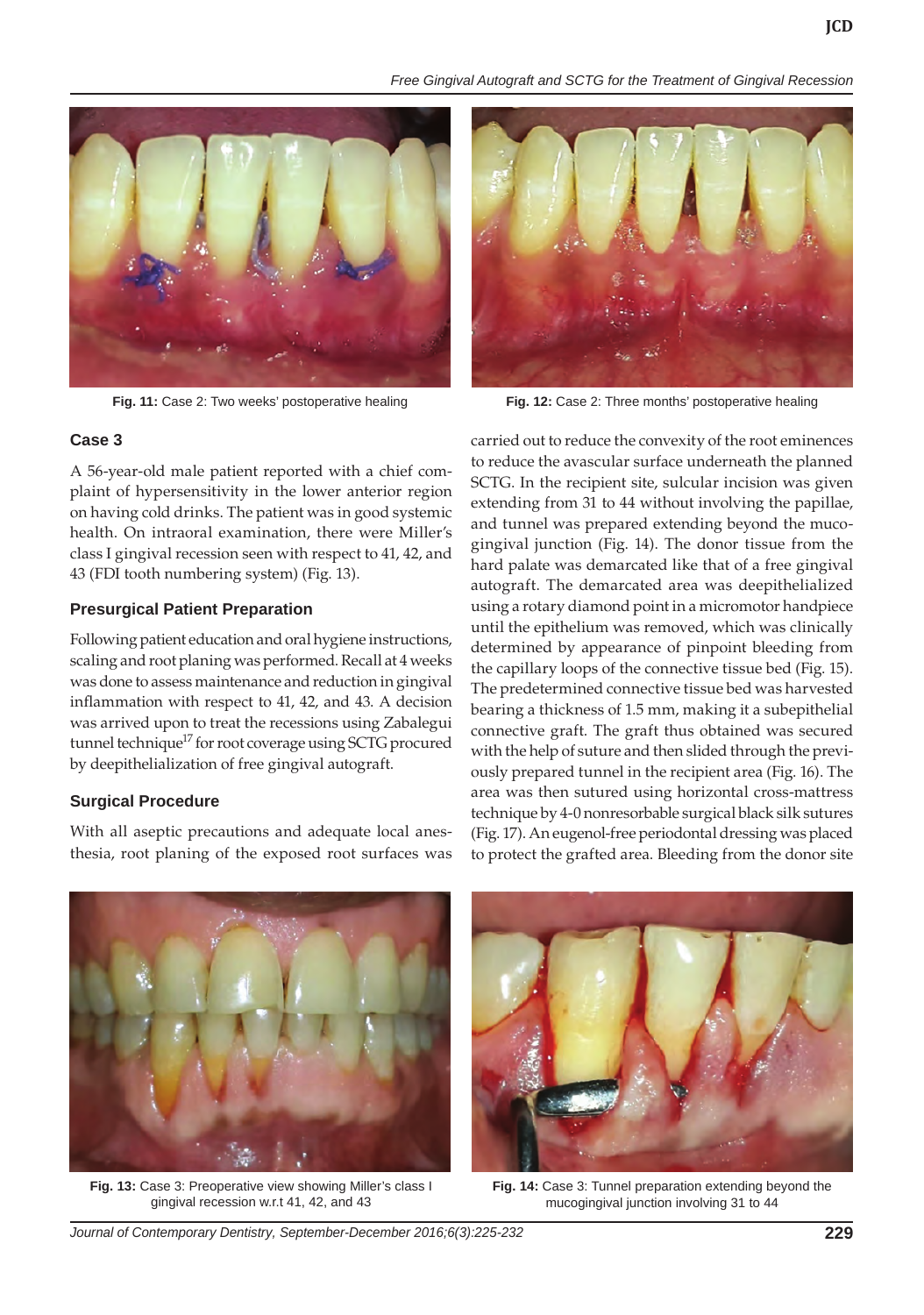#### *Jaishree A Rijhwani et al*



**Fig. 15:** Case 3: Deepithelialization of area demarcated for FGG



**Fig. 16:** Case 3: Sliding of the graft with the help of suture through the tunnel prepared



**Fig. 17:** Case 3: Stabilization of the graft with the help of suture **Fig. 18:** Case 3: Three months' postoperative healing

was arrested by pressure application following which oxidized cellulose surgical dressing and the surgical acrylic stent was placed to protect the wound.

Postoperative oral 500 mg amoxicillin trihydrate, 400 mg ibuprofen each thrice daily for 7 days, and mouthrinse 0.2% chlorhexidine gluconate for 3 weeks were prescribed, with toothbrushing being discontinued at surgical site for that duration. At 2 weeks postsurgery, pack removal and suture removal were done and healing assessed and Charter's technique of toothbrushing was advised. The healing at the donor site was by secondary intention, and healing occurred uneventfully without scarring. At 3 months postsurgery, the amount of root coverage was assessed and the oral hygiene instructions were reinforced (Fig. 18). Results showed satisfactory increase in width of attached gingiva, good donor graftrecipient site color match, and root coverage.

#### **DISCUSSION**

Several periodontal plastic surgical techniques have been introduced in the literature aiming to correct



marginal tissue recessions. $^{20}$  The choice of the technique and the long-term predictability of the procedure depend upon various factors, such as careful evaluation of the defect type, etiology of recession, presence of attached gingiva, tissue width, and single or multiple gingival recessions. The use of FGG as used in Case 1 to achieve root coverage and increase the width of attached gingiva in a one-step surgical technique was first described by Miller in 1985.<sup>15</sup> The use of SCTG in root coverage as described by Langer and Langer in  $1985^{16}$  in Case 2 is indicated for the treatment of single or multiple gingival recessions $21$  and can also be used for correction of the volume of papilla or deformities of the edentulous gingival border, creation and/or increasing of the amount of the keratinized mucosa, and perspective improvement of the root coverage associated with restorative procedures, abrasion, or dental caries.<sup>22</sup> The success of SCTG is attributable to the double blood supply for the graft's nutrition, originating from the connective tissue of both the flap and the periosteum. The tunneling technique used in Case 3

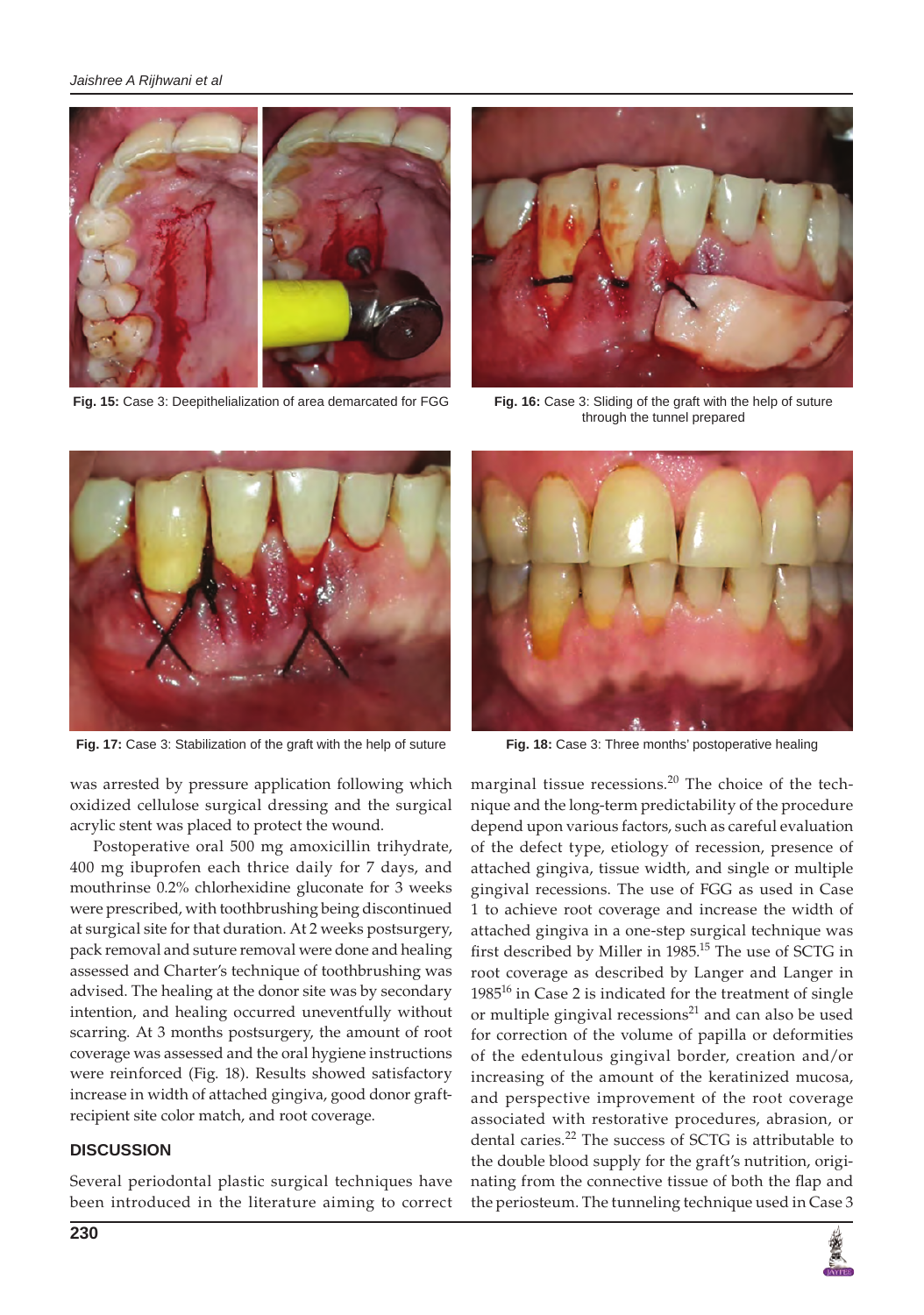as given by Zabalegui et al in 1999<sup>17</sup> was first reported by Allen in 1994<sup>23</sup> by the name of supraperiosteal grafting. The tunneling method is reported to provide some advantages, such as good gingival blood supply from the papillae, avoiding horizontal and vertical incisions, less scarring, and excellent esthetic results as concluded by Nart and Valles in 2016.<sup>24</sup> Recent consensus on root coverage has concluded that all root coverage procedures can provide significant reduction in gingival recession depth and clinical attachment gain for Miller classes I and II recession-type defects. However, SCTG-based procedures provided the best clinical outcomes because of their superior percentages of mean root coverage as concluded by Chambrone and Tatakis $^{25}$  in a systematic review and Chambrone et al in  $2012^{26}$  in a meta-analysis. A mean root coverage of 89.3% was reported by the World Workshop in Periodontics in 1996 with the use of connective tissue grafts.<sup>27</sup> Additionally, this aforementioned technique is less invasive to the palatal area, causing a minimum postoperative discomfort to the patient and offering a great predictability of coverage with a better color match between donor and recipient site tissues.<sup>28</sup>

### **CONCLUSION**

The success of the three case reports may be attributed to the precise indication of the technique of FGG to increase the width of attached gingiva in Miller class III gingival recession and SCTG for root coverage in Miller class I gingival recession.

### **REFERENCES**

- 1. American Academy of Periodontology2001. Glossary of periodontal terms, 4th ed. Chicago: American Academy of Periodontology; 2001. p. 44.
- 2. Löe H, Anerud A, Boysen H. The natural history of periodontal disease in man: prevalence, severity, and extent of gingival recession. J Periodontol 1992 Jun;63(6):489-495.
- 3. Wennström, JL.; Zucchelli, G.; Pini Prato, GP. Mucogingival therapy periodontal plastic surgery. In: Lindhe, J.; Lang, NP.; Karring, T., editors. Clinical periodontology and implant dentistry. 4th ed. Munksgaard: Blackwell; 2003. p. 576-649.
- 4. Joshipura KJ, Kent RL, DePaola PF. Gingival recession: intraoral distribution and associated factors. J Periodontol 1994 Sep;65(9):864-871.
- 5. Wennström JL, Lindhe J, Sinclair F, Thilander B. Some periodontal tissue response to orthodontic tooth movement in monkeys. J Clin Periodontol 1987 Mar;14(3):121-129.
- 6. Camargo PM, Melnick PR, Kenney EB. The use of free gingival grafts for aesthetic purposes. Periodontol 2000 2001;27: 72-96.
- 7. Bjorn H. Free transplantation of gingiva propria. Swed Dent J 1963 Nov;22:684-689.
- 8. John V, Langer L, Rasperini G, Kim DM, Neiva R, Greenwell H, Dibart S, Sanz M, Scheyer ET. Periodontal soft tissue

non-root coverage procedures: practical applications from the AAP Regeneration Workshop: enhancing periodontal health through regenerative approaches. Clin Adv Periodont 2015 Feb;5(1):11-20.

- 9. Agudio G, Nieri M, Rotundo R, Cortellini P, Pini Prato G. Free gingival grafts to increase keratinized tissue: a retrospective long-term evaluation (10 to 25 years) of outcomes. J Periodontol 2008 Apr;79(4):587-594.
- 10. Scheyer ET, Sanz M, Dibart S, Greenwell H, John V, Kim DM, Langer L, Neiva R, Rasperini G. Periodontal soft tissue non-root coverage procedures: a consensus report from the AAP Regeneration Workshop. J Periodontol 2015 Feb;86 (Suppl 2):S73-S76.
- 11. Oates TW, Robinson M, Gunsolley JC. Surgical therapies for the treatment of gingival recession. A systematic review. Ann Periodontol 2003 Dec;8(1):303-320.
- 12. Roccuzzo M, Bunino M, Needleman I, Sanz M. Periodontal plastic surgery for treatment of localized gingival recessions: a systematic review. J Clin Periodontol 2002;29 (Suppl 3): 178-194.
- 13. Cairo F, Nieri M, Pagliaro U. Efficacy of periodontal plastic surgery procedures in the treatment of localized facial gingival recessions. A systematic review. J Clin Periodontol 2014 Apr;41 (Suppl 15):S44-S62.
- 14. Hofmänner P, Alessandri R, Laugisch O, Aroca S, Salvi GE, Stavropoulos A, Sculean A. Predictability of surgical techniques used for coverage of multiple adjacent gingival recessions – a systematic review. Quintessence Int 2012 Jul-Aug;43(7):545-554.
- 15. Miller PD Jr. Root coverage using the free soft tissue autograft following citric acid application. III. A successful and predictable procedure in areas of deep-wide recession. Int J Periodontics Restorative Dent 1985;5(2):15-37.
- 16. Langer B, Langer L. Subepithelial connective tissue graft technique for root coverage. J Periodontol 1985 Dec;56(12): 715-720.
- 17. Zabalegui I, Sicilia A, Cambra J, Gil J, Sanz M. Treatment of multiple adjacent gingival recessions with the tunnel subepithelial connective tissue graft: a clinical report. Int J Periodontics Restorative Dent 1999 Apr;19(2):199-206.
- 18. Holbrook T, Ochsenbein C. Complete coverage of denuded root surface with a one-stage gingival graft. Int J Periodontics Restorative Dent 1983;3(3):8-27.
- 19. Hürzeler MB, Weng D. A single-incision technique to harvest subepithelial connective tissue grafts from the palate. Int J Periodontics Restorative Dent 1999 Jun;19(3):279-287.
- 20. Wennström JL. Mucogingival therapy. Ann Periodontol 1996 Nov;1(1):671-701.
- 21. Bernimoulin JP, Luscher B, Mühlemann HR. Coronally repositioned periodontal flap. Clinical evaluation after one year. J Clin Periodontol 1975 Feb;2(1):1-13.
- 22. Nevins, M.; Melloning, JT. Periodontal therapy: clinical approaches and evidence of success. Tokyo: Quintessence; 1998. p. 355-364.
- 23. Allen AL. Use of the supraperiosteal envelope in soft tissue grafting for root coverage. I. Rationale and technique. Int J Periodontics Restorative Dent 1994 Jun;14(3):216-227.
- 24. Nart J, Valles C. Subepithelial connective tissue graft in combination with a tunnel technique for the treatment of Miller class II and III gingival recessions in mandibular incisors: